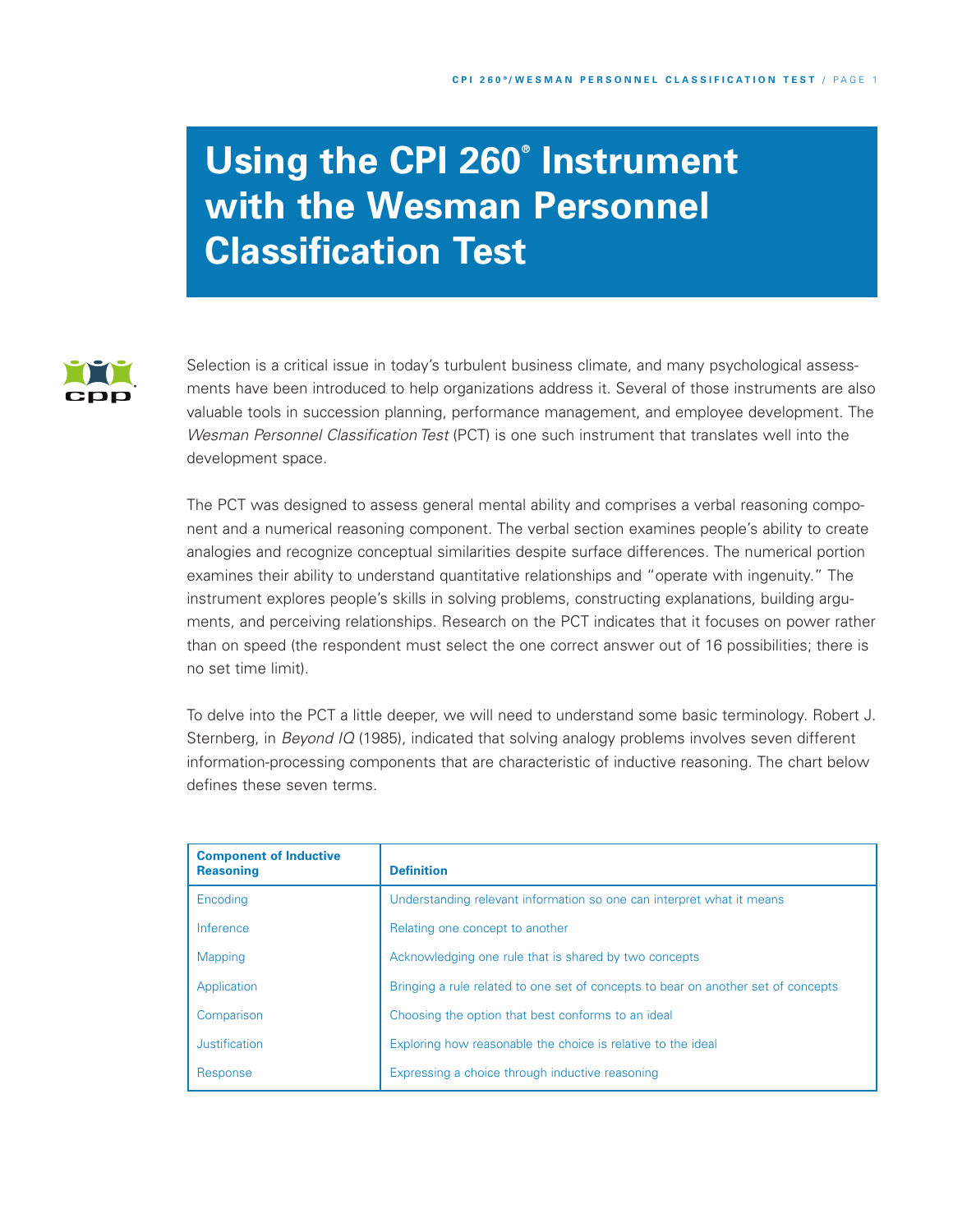## **COMBINING THE ASSESSMENTS**

The CPI 260® assessment pairs well with the PCT. The leadership competencies assessed by the CPI 260 instrument show us the type of leader we might see after we analyze the results. When we add the PCT, we learn how that leader might sound if we were to have a conversation with her. Would she present information directly in plain language? Or would she likely enjoy using metaphors and analogies to paint a picture of the concept or theory she is sharing?

To begin our examination of the overlaps and parallels between the two instruments, let's look at the four lifestyles on the CPI 260 instrument: Implementer, Supporter, Innovator, and Visualizer. The chart below offers a quick summary of these lifestyles and their implications.

| CPI 260 <sup>®</sup> Lifestyle | <b>Implications</b> | <b>At Their Best</b> | <b>At Their Worst</b>    |
|--------------------------------|---------------------|----------------------|--------------------------|
| Implementer                    | Take-charge leaders | Make things happen   | Self-promoting           |
|                                | Move toward action  | Charismatic          | Manipulative             |
|                                | <b>Task focused</b> | Influential          | Aggressive or hostile    |
|                                | Organized           | <b>Ambitious</b>     | Rigid                    |
| Supporter                      | <b>Reserved</b>     | Inspirational        | Self-critical            |
|                                | Patient             | Fair                 | Too rigid with rules     |
|                                | Caring              | Hardworking          | Don't share their ideas  |
|                                | Conscientious       | Supportive           | Too accommodating        |
| Innovator                      | Creative            | <b>Risk takers</b>   | Lack follow-through      |
|                                | Independent         | Challenge convention | Judgmental               |
|                                | Embrace change      | Show initiative      | Rebellious               |
|                                | Enthusiastic        | Change agents        | Ignore important details |
| Visualizer                     | Autonomous          | Creative             | Impractical              |
|                                | Imaginative         | Perceptive           | <b>Disjointed</b>        |
|                                | Unique              | Interesting          | Alienated from others    |
|                                | Reflective          | Autonomous           | Conflicted               |

It might seem logical to assume that Innovators and Visualizers would tend to have higher scores on the PCT. The PCT measures verbal reasoning, so wouldn't lifestyles that are creative and innovative demonstrate a higher level of verbal reasoning? Not necessarily. We know that each lifestyle exhibits skills in many areas, including some that might seem outside the scope of that lifestyle. We can hypothesize what higher and lower scores on the PCT might look like within each of the lifestyles. The chart on the following page lists some of these hypotheses.

We must also pay attention to how PCT results are affected by the Level of Satisfaction (LOS) scale score on the CPI 260 instrument. This score indicates the degree to which clients have truly tapped into their potential and to what extent they feel generally satisfied with themselves and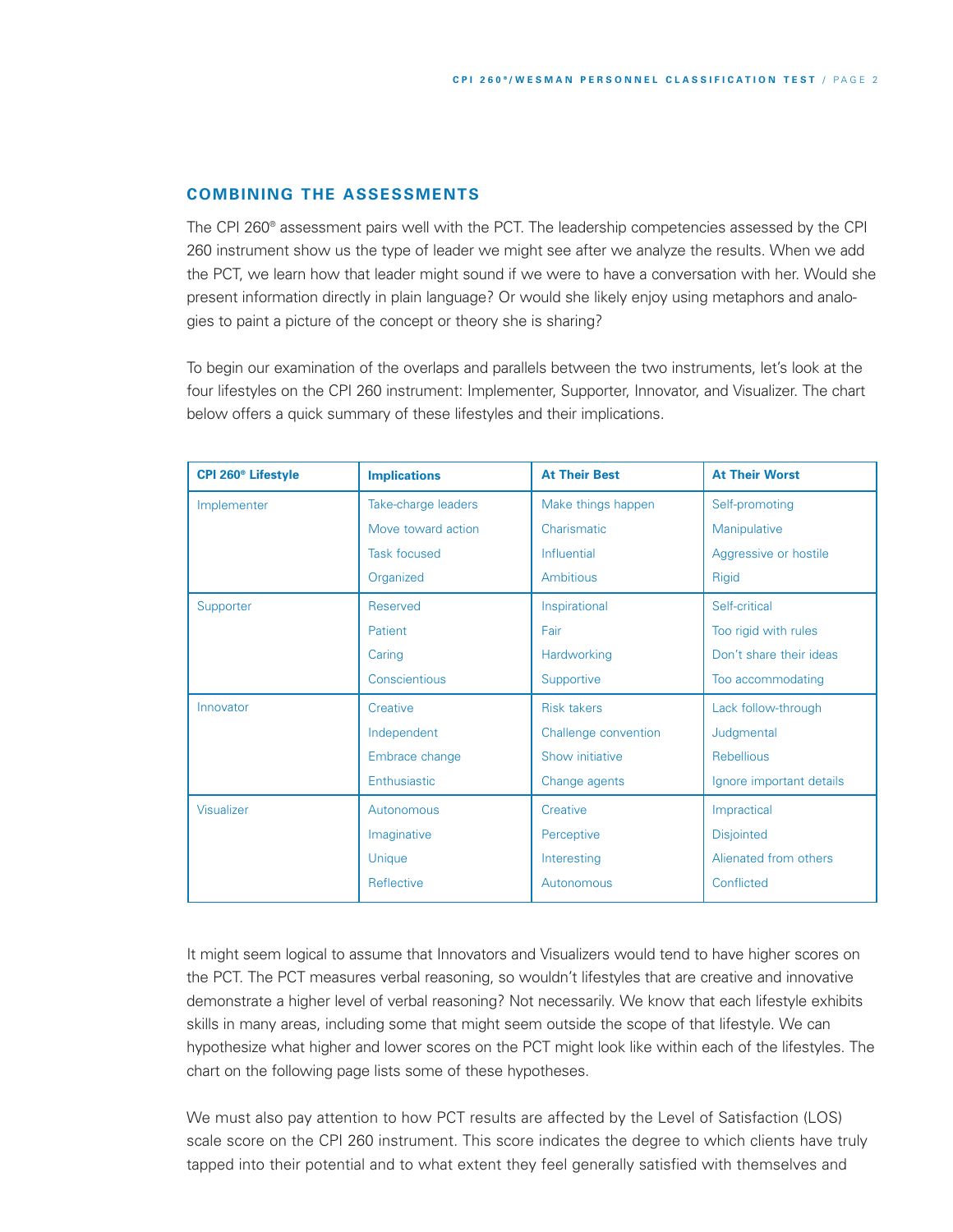| <b>CPI 260<sup>®</sup></b><br><b>Lifestyle</b> | <b>High PCT Score</b>                                | <b>Low PCT Score</b>                                                           |
|------------------------------------------------|------------------------------------------------------|--------------------------------------------------------------------------------|
| Implementer                                    | Present clear and specific goals                     | Offer simple presentations                                                     |
|                                                | Connect the dots easily                              | Speak directly and are straightforward                                         |
|                                                | Share big-picture issues                             | May have difficulty making links                                               |
|                                                | Teach through storytelling                           | May have difficulty translating ideas for others                               |
| Supporter                                      | Are reserved                                         | Are inspirational                                                              |
|                                                | Are patient                                          | Are fair                                                                       |
|                                                | Are caring                                           | Are hardworking                                                                |
|                                                | Are conscientious                                    | Are supportive                                                                 |
| Innovator                                      | Construct successful initiatives                     | May have difficulty explaining ideas to others<br>in terms they can understand |
|                                                | Explain and manage change well                       | Risks may not be calculated but are unreason-<br>able                          |
|                                                | Can help others think outside the box                | Their ideas may not yield expected results                                     |
|                                                | Easily get buy-in from others                        | Promote too much change that doesn't make<br>sense to others                   |
| Visualizer                                     | Describe ideas well to others through writing        | Their ideas are isolated and often not shared                                  |
|                                                | Create unique imagery to demonstrate concepts        | May feel misunderstood by others                                               |
|                                                | Are eloquent in using metaphors to describe<br>ideas | May be sensitive and take things in a way that<br>was not intended             |
|                                                | Have rich inner dialogue about possibilities         | May lose sight of reality when sharing a concept<br>or idea                    |

with their life in general. When clients' LOS score is high, they are likely to be optimistic, resilient, confident, capable, and potentially content. When their score is low, they may be frustrated, restless, or unmotivated, or they may be managing a challenging life situation. These variables may influence their PCT scores. The PCT is a timed test that requires concentration, focus, and energy. When clients are struggling with feelings of dissatisfaction and thus are not in a good place emotionally, they may not have the presence of mind to appropriately examine and respond to the questions on the PCT. It is likely that a low LOS score on the CPI 260 instrument will skew some results on the PCT and result in their abilities being misrepresented. In addition, to the extent that general mental ability may affect self-confidence or self-esteem, we must pay attention to how these elements relate.

## **Examining the CPI 260 ® Core Performance Areas**

The five core performance areas assessed by the CPI 260 tool are affected to varying degrees by people's verbal and numerical reasoning abilities. Here we will discuss the areas that would likely show the most significant impact. The chart on the following page lists the five performance areas and their components.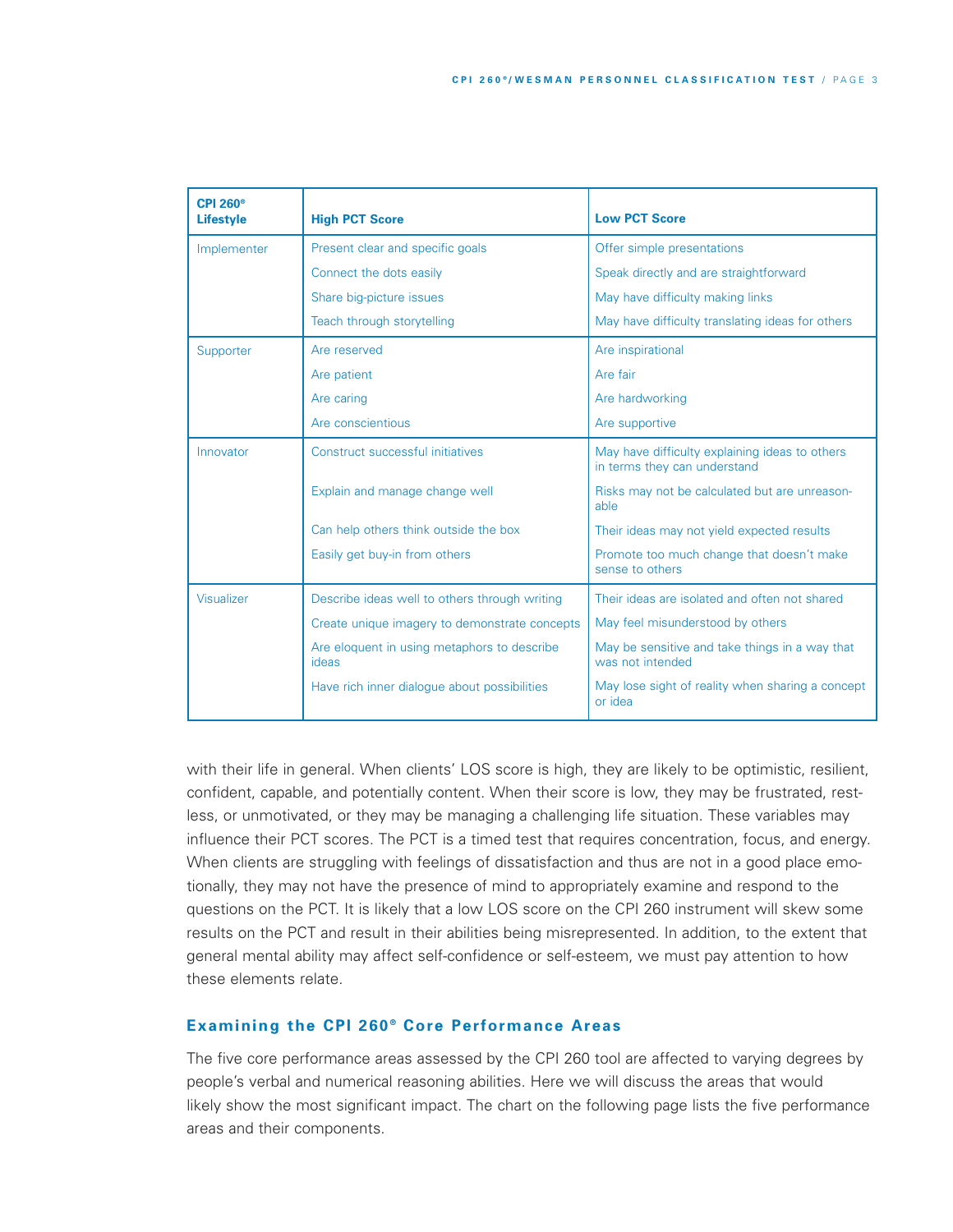| <b>Core Performance Area</b>       | <b>CPI 260<sup>®</sup> Leadership Characteristic</b> | <b>CPI 260<sup>®</sup> Scales</b> |
|------------------------------------|------------------------------------------------------|-----------------------------------|
| <b>Self-management</b>             | Self-awareness                                       | Self-acceptance                   |
|                                    |                                                      | Empathy                           |
|                                    | Self-control                                         | Self-control                      |
|                                    |                                                      | <b>Social Conformity</b>          |
|                                    | Resilience                                           | Well-being                        |
|                                    |                                                      | Self-acceptance                   |
| <b>Organizational Capabilities</b> | Use of Power and Authority                           | Dominance                         |
|                                    |                                                      | Self-control                      |
|                                    | <b>Comfort with Organizational Structures</b>        | <b>Social Conformity</b>          |
|                                    |                                                      | Achievement via Conformance       |
|                                    | <b>Responsibility and Accountability</b>             | Responsibility                    |
|                                    |                                                      | Leadership                        |
|                                    | <b>Decisiveness</b>                                  | Dominance                         |
|                                    |                                                      | Independence                      |
| <b>Team Building and Teamwork</b>  | <b>Interpersonal Skill</b>                           | Sociability                       |
|                                    |                                                      | Amicability                       |
|                                    | <b>Understanding Others</b>                          | Empathy                           |
|                                    |                                                      | Insightfulness                    |
|                                    | <b>Capacity for Collaboration</b>                    | <b>Tolerance</b>                  |
|                                    |                                                      | <b>Creative Temperament</b>       |
|                                    | Working with and Through Others                      | <b>Managerial Potential</b>       |
|                                    |                                                      | Independence                      |
| <b>Problem Solving</b>             | Creativity                                           | <b>Creative Temperament</b>       |
|                                    |                                                      | Achievement via Independence      |
|                                    | <b>Handling Sensitive Problems</b>                   | Empathy                           |
|                                    |                                                      | Dominance                         |
|                                    | <b>Action Orientation</b>                            | Sensitivity                       |
|                                    |                                                      | Flexibility                       |
| <b>Sustaining the Vision</b>       | Self-confidence                                      | Leadership                        |
|                                    |                                                      | Independence                      |
|                                    | <b>Managing Change</b>                               | Flexibility                       |
|                                    |                                                      | Self-control                      |
|                                    | Influence                                            | Dominance                         |
|                                    |                                                      | Sociability                       |
|                                    | <b>Comfort with Visibility</b>                       | <b>Social Presence</b>            |
|                                    |                                                      | <b>Capacity for Status</b>        |

*Source:* Adapted from *CPI 260® Coaching Report for Leaders: Advanced Guide for Interpretation* by Sam Manoogian (Mountain View, CA: CPP, Inc., 2006), p. 7. Copyright 2006 by CPP, Inc. All rights reserved.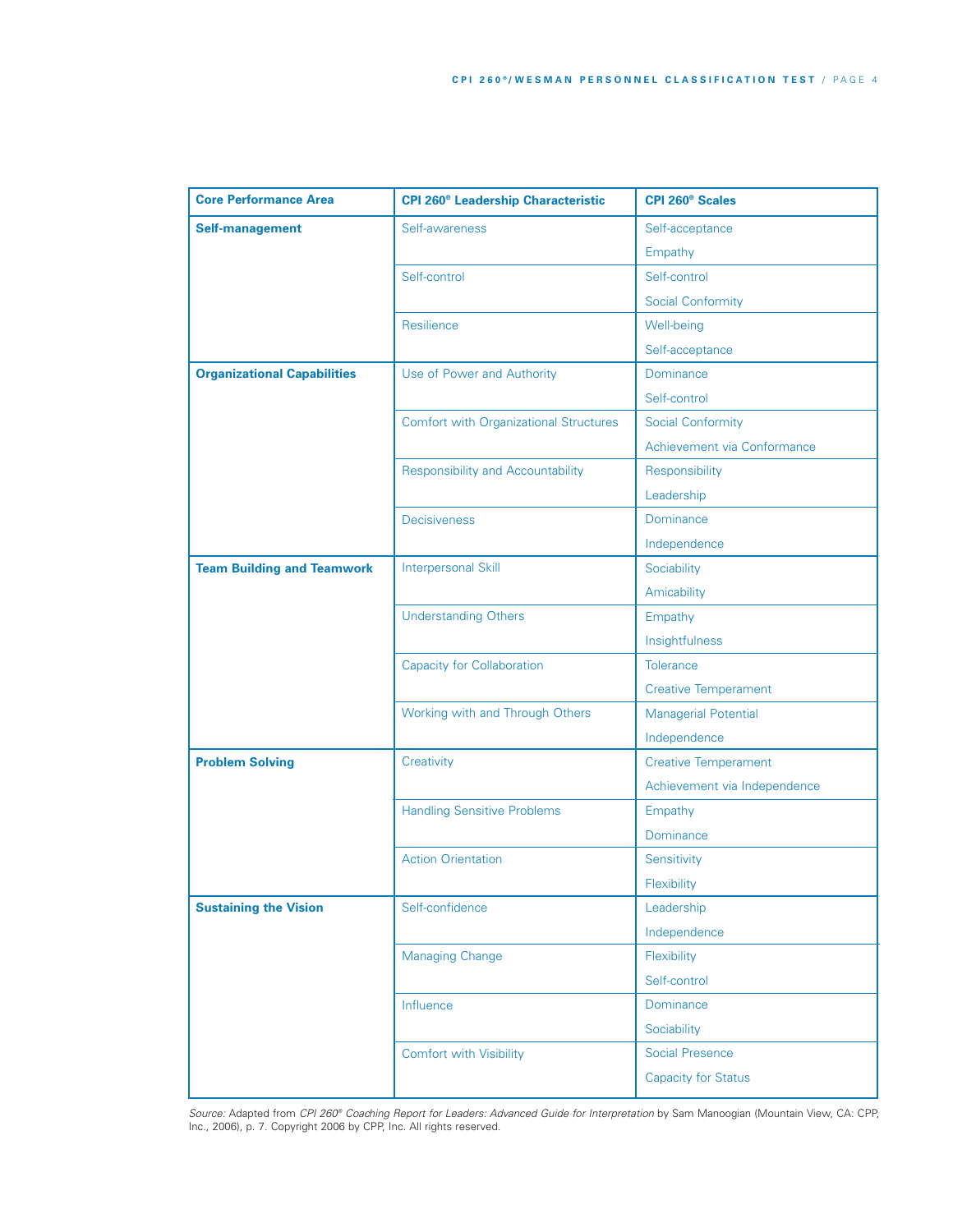**Self-management.** As stated previously, clients' mental abilities may influence their sense of self. When they feel competent and capable, it is possible that their Self-acceptance score on the CPI 260 assessment will increase as a result. Alternatively, clients who struggle intellectually or academically may develop greater empathy for others who face challenges, whether or not they are similar to those they confront.

Self-awareness is one of the most critical elements of the Self-management core performance area. More than any other, this leadership characteristic seems to shape people's ability to manage both intrapersonally and interpersonally. The higher clients' level of self-awareness, the higher their EQ and impulse control and the more solid their sense of self will be.

**Organizational Capabilities.** The interpersonal savvy required to navigate the political landscape of any organizational culture is deep and complex. When people comprehend how to effectively leverage power and authority, it can dramatically affect their ability to rise to higher organizational levels. Both verbal and numerical reasoning play a part in a person's ability to tune in to the subtleties that require interpretation.

Several of Sternberg's information-processing components listed earlier—encoding, inference, application—play a role in people's decision-making processes and methods of understanding significant events. When clients score low on the PCT, their process of arriving at conclusions or creating solutions may take longer, resulting in their missing opportunities that are time sensitive. Furthermore, when their decision-making process is not comprehensive, they may miss certain pieces of data or cues that are critical to steering them to the appropriate path. When clients are unable to translate concepts from one situation to another, it becomes a liability of sorts in the way it relates to their comfort within an organization. Being "in the know" or part of the group that gets the important information has a drastic affect on whether or not their performance leads to a seat at the table.

**Team Building and Teamwork.** Patrick Lencioni (*The Five Dysfunctions of a Team,* 2002) speaks to teams that endure dysfunction and go on to be successful. He contends that even in the presence of difficult team dynamics, people must have the courage to move forward and present themselves to the best of their ability. This aspect is essential in creating synergy on a team and seems to be robust in clients with both higher and lower scores on the PCT. Regardless of whether their scores are higher or lower, the way in which clients access or develop their desire and/or courage to act is related to their ingenuity, their ability to "get it," and their competency in interpreting nuance. That being said, there can be a relationship between the ways in which people "operate with ingenuity" (a component measured by the PCT) and the level of respect they receive from teammates. Even more important is their ability to demonstrate that they grasp concepts easily and can "get it" (whatever "it" is), quickly and easily. Most interpersonal relationships are influenced by how much energy is required to work or interact with another person. People who can readily understand and interpret nuances may be regarded as easier to work with because they grasp concepts quickly and can apply them to a multitude of situations. In the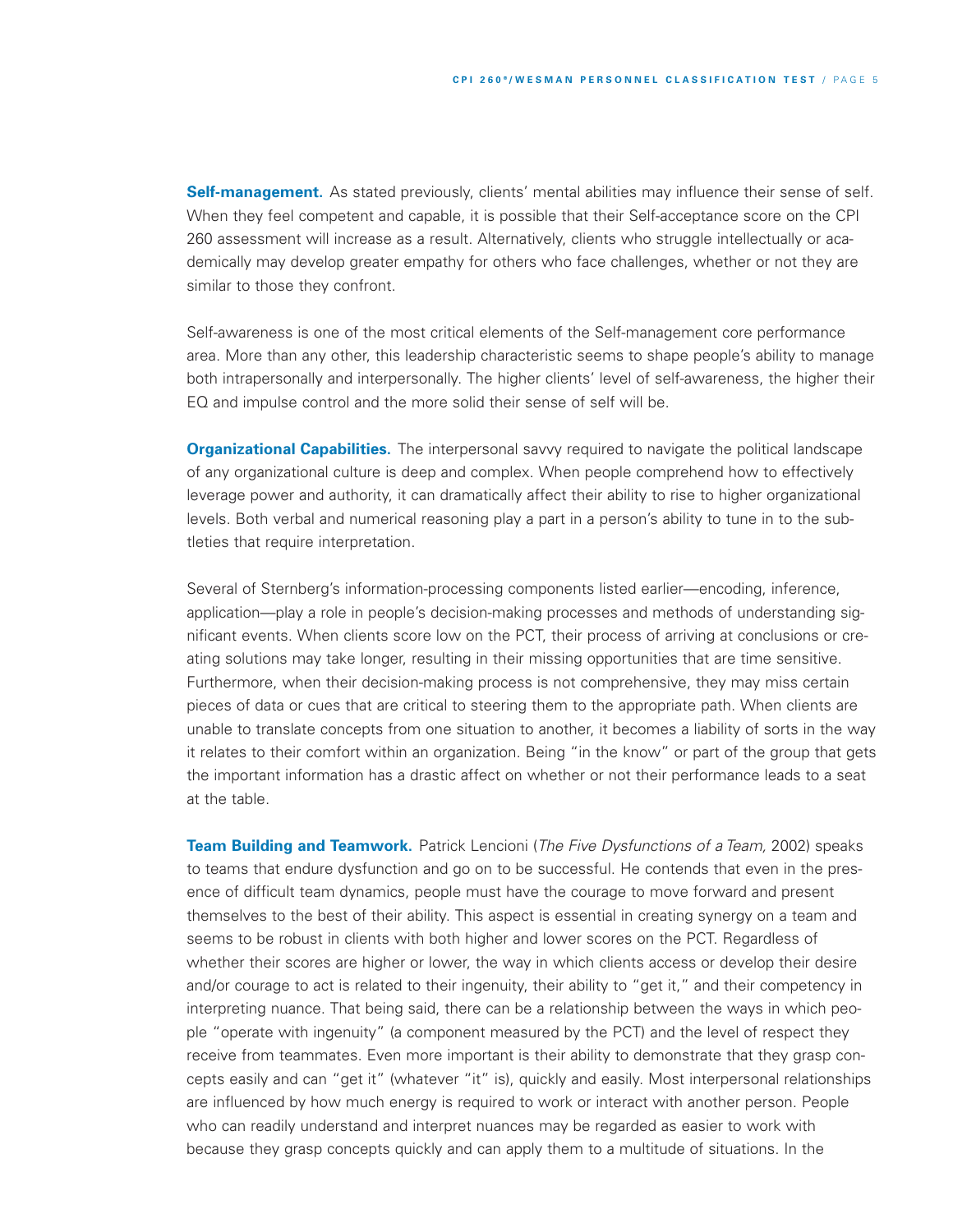absence of this ability, frustration may increase if constant explanations are necessary and a person is still not able to understand.

Regardless of clients' competencies or abilities, we have to factor in their motivation to collaborate with others as an essential element that affects whether or not they are a team player. Highly motivated individuals score at all levels on the PCT scales, so even if they don't present well on the PCT assessment, their level of commitment and engagement in their role can make the difference.

**Problem Solving.** Clearly, this CPI 260 core performance area is closely related to the results we see on the PCT. We can often correlate high scores on the PCT with higher scores on the Creativity scale largely due to people's ability to read between the lines and formulate big-picture concepts successfully. In the area relating to Handling Sensitive Problems, success ties back to the level of empathy a person displays in difficult moments. As stated previously, clients can have a high Empathy score along with high or low PCT scores, and empathy can often make or break the resolution of a challenging situation. Regarding Action Orientation, there are a couple of things that matter. One is the degree to which clients exhibit flexibility while moving toward action. The other is how sensitive they are to how they are perceived by others.

People's ability to be flexible relates to many aspects of their development and personality. When they are open to and comfortable with ambiguous situations, they can thrive whether or not sufficient structure is present. When people are not confident of their ability to connect the dots and infer meaning from events or situations, they may develop a need for more clear boundaries, structure, and directives in the way they deal with others. They may become inflexible in response to feeling a lack of control in being able to understand something. Sometimes people overcompensate for areas of discomfort by imposing structure so that they feel in control, even if the feeling is artificial.

In the absence or presence of high scores on the PCT, the Sensitivity scale score on the CPI 260 tool contributes to problem solving at many levels. High scorers on Sensitivity may seek approval from others and have a need to be liked by and feel connected to others. They may have difficulty making unpopular decisions because they feel that doing so would leave them vulnerable to scrutiny from colleagues. In addition, they may know what course they should take to generate the best possible options yet choose something different from what is required to get on that path. Consequently, the ability of high scorers on Sensitivity to understand concepts and reason well does not automatically translate to effective problem solving. When clients' Sensitivity score is too low, they may know what the best option is yet choose one that is self-serving or more to their liking. Low scorers may not care very much about the way they are perceived by others, and as a result may bulldoze their way through problems, leaving resentful colleagues in their wake.

**Sustaining the Vision.** Independence is one competency that may be drastically affected when people have verbal or nonverbal learning challenges. Working alone comfortably requires a level of confidence and belief in one's abilities that may not be present in people who have challenges with